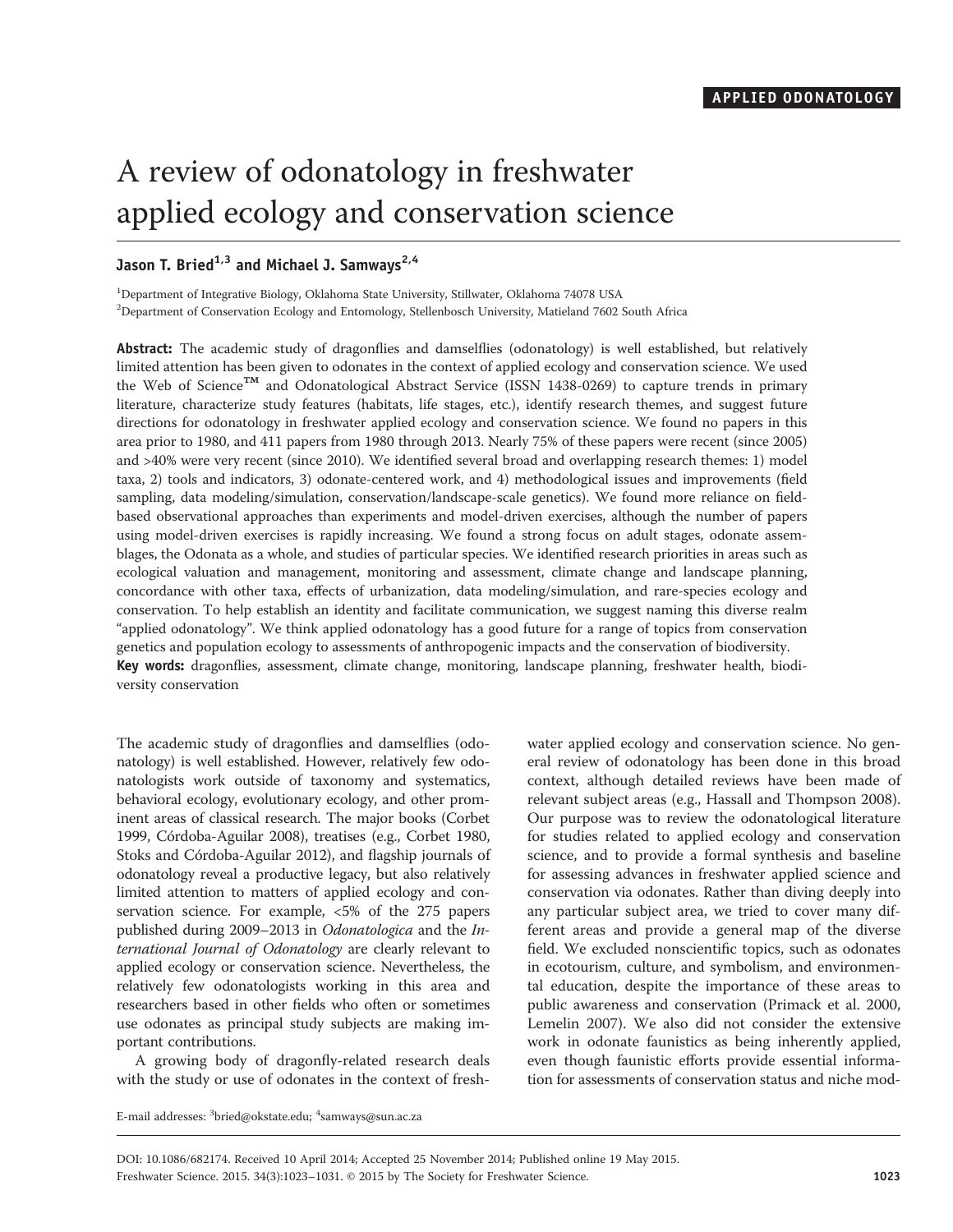eling. Our goal was to reach out to odonatologists and the broader freshwater-science community seeking tools and model taxa with which to address pressing issues in the realm of applied ecology and conservation science (Strayer 2006).

# METHODS

We extracted odonatology literature stored in the Web of Science™ by querying TOPIC: (dragonfl\* OR damselfl\* OR Anisoptera OR Zygoptera OR Odonata) AND YEAR: (1900–1980 at 5-y intervals, 1980–2013 annually). We searched for primary literature (international peer-reviewed journals) that appeared to meet the criteria for applied ecological or conservation science, as defined by the aims, scope, and content of several leading journals (e.g., Aquatic Conservation: Marine and Freshwater Ecosystems, Biological Conservation, Insect Conservation and Diversity, Journal of Applied Ecology). We assessed each candidate paper and categorized it relative to the 17 subject areas listed in Table 1. The small number of applied/conservation papers that did not clearly fit at least one of the main subject headings were classified as Miscellaneous. We excluded purely faunistic or nonscientific surveillance investigations and the many studies in which results were reported for odonates but that did not explicitly target odonates (e.g., Gee et al. 1997, Maxted et al. 2000, King and Richardson 2007). However, we did count studies of broader issues that used odonates and other taxa as model or target groups (e.g., Siegfried 1993, Richter et al. 1997, Palmer 1999, Le Viol et al. 2009, Rosset et al. 2013, 2014).

We used the Odonatological Abstract Service (ISSN 1438-0269) to expand the Web of Science search results. The Odonatological Abstract Service, published by the International Dragonfly Fund in cooperation with the Worldwide Dragonfly Association, is an ongoing effort to compile odonate-related publications (in any language) using Google® searches, publisher databases, alerts from Google and publishers, and a correspondence network of odonatologists. This repository contains the world's largest collection of odonate-related literature, including items from primary and regional/domestic journals, museum bulletins, government reports and technical series, conference abstracts and proceedings, theses and dissertations, and other sources. We viewed titles, keywords, abstracts, and compiler annotations of all primary literature available from 1997 (when the abstract service began) through 2013, and stopped at the June 2014 issue. We avoided papers in recently launched open-access journals because of concerns about credibility (Bohannon 2013). The complete service was accessed using a fully searchable database built and maintained by M. Schorr (International Dragonfly Fund).

Table 1. Major odonatology research areas in freshwater applied ecology and conservation science using the Web of Science™<br>(1980–2013) and Odonatological Abstract Service (1997–2013), with the total number of articles fro journals (No. papers) and frequently associated topics. Categories are not mutually exclusive; many entries were classified under 2 or 3 subject areas (see Appendix S1).

| Subject area                | No. papers | Key research topics                                                               |  |
|-----------------------------|------------|-----------------------------------------------------------------------------------|--|
| <b>Biocontrol</b>           | 16         | Mosquitos, rice pests                                                             |  |
| Conservation status         | 23         | Priority species, status ranks, vulnerability, Red Lists                          |  |
| Disturbance and threats     |            |                                                                                   |  |
| Climate change              | 38         | Range shifts, phenologic shifts                                                   |  |
| Invasives                   | 19         | Introduced fish, zebra mussels, Acacia trees                                      |  |
| Urbanization                | 13         | City landscapes, gradients of human development, secondary habitats               |  |
| Other                       | 65         | Agroecology, forestry, altered vegetation                                         |  |
| Diversity and distributions | 36         | Biodiversity, biogeography, hotspots                                              |  |
| Ecological management       | 34         | Habitat creation, recovery, remediation, restoration                              |  |
| Genetics                    | 36         | Conservation genetics, landscape-scale genetics                                   |  |
| Landscape ecology           | 39         | Movement and dispersal, metapopulations and metacommunities, fragmentation        |  |
| Methods and modeling        | 49         | Field surveys, genetic methods, climate and niche modeling                        |  |
| Monitoring and assessment   |            |                                                                                   |  |
| Indicators                  | 57         | Pollution, climate change, diversity, ecological condition, fluctuating asymmetry |  |
| Other                       | 44         | Bioassessment, index applications, population and community trends                |  |
| Planning and valuation      | 47         | Reserve selection/design, species recovery plans, secondary habitats              |  |
| Pollution and toxicology    | 60         | Agriculture/pesticides, heavy metals, developmental instability                   |  |
| Rare species ecology        | 26         | Autecology, habitat requirements, population trends                               |  |
| Miscellaneous               | 6          | Various topics                                                                    |  |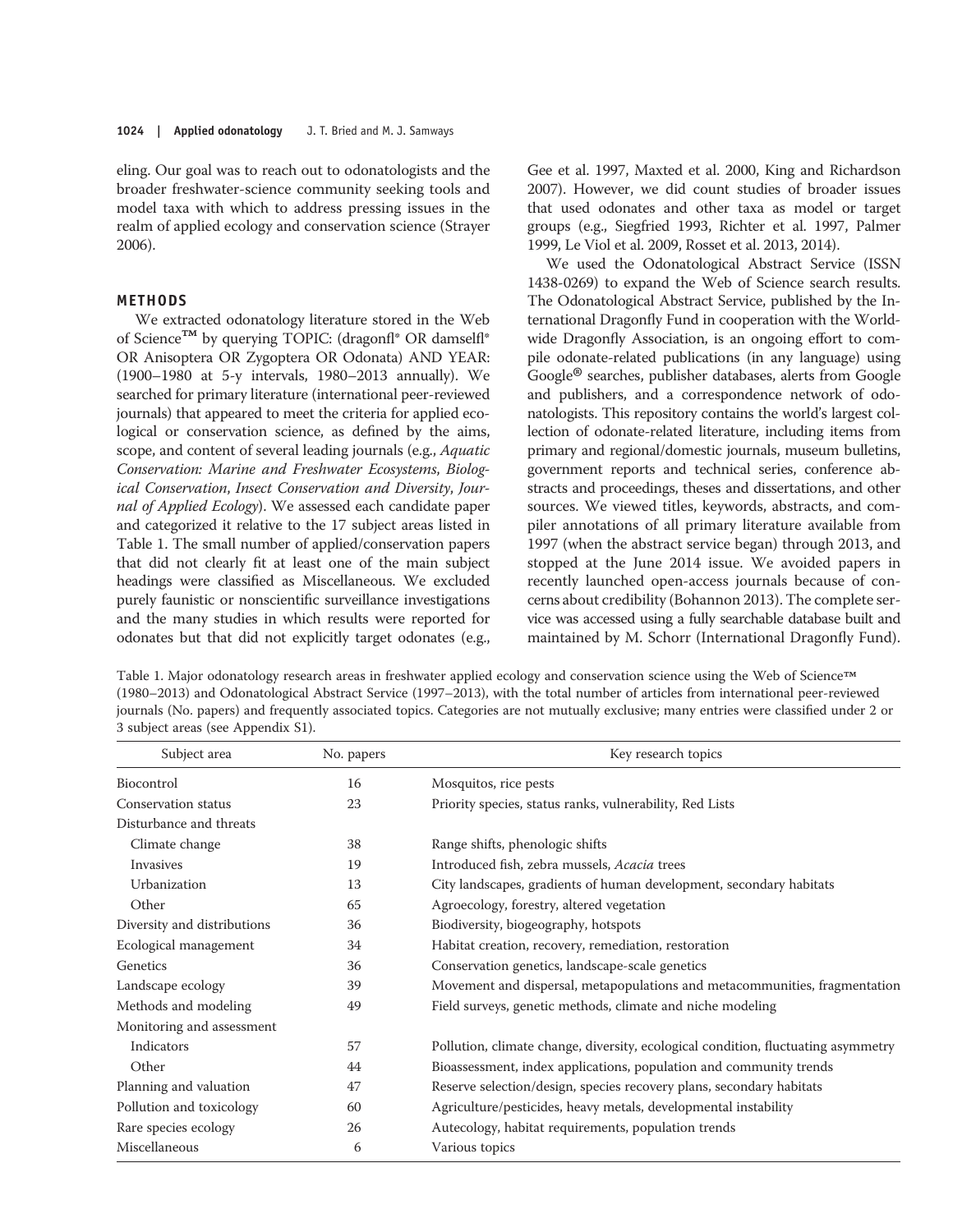For each paper we recorded the year, journal name, geographic location, study type, major habitat, life stage, community vs species focus, general research theme (described below in 'General research themes'), and up to 3 subject areas (see Table 1) based on perceived relevance. The categories in several information fields were not mutually exclusive, and many papers fit into >1 category. We left fields blank when the information was lacking or ambiguous in the abstract or not logically or scientifically applicable—e.g., the habitat type in laboratory studies and in some modeling exercises. Geographic location was the study location (when applicable and discernible) or the location of the corresponding author's institution. We viewed the full-text articles as needed, using an extensive library of >13,200 portable document files compiled by M. Schorr, journals in library holdings, and interlibrary loan service at Oklahoma State University.

All database searches were conducted by one of us (JTB), and all the numbers and figures reported in our paper are best interpreted as minimum estimates. The 2nd author (MJS) checked the various classifications for 30% of the selected papers and did not find any disagreements. We focused on primary literature because the full text is more readily available than for gray literature and to capture a globally representative cross-section of the broadest trends shaping applications and conservation in odonatology. We acknowledge that regional variation exists in research priorities, and we recognize that a vast amount of information on odonates is contained in domestic/regional journals and other gray literature (M. Schorr, personal communication).

# RESULTS

We found no applied ecological or conservation science entries (searching primary literature only) in the Web of Science and Odonatological Abstract Service prior to 1980 (searching at 5-y intervals starting from 1900), and 411 papers in the annual search from 1980 through 2013 (Appendix S1). International peer-reviewed journal articles constituted ∼35% of the total English-language entries (∼8800) in the Odonatological Abstract Service. We treated several journal special series with an applied/conservation theme as single records. The number of new papers per year generally increased during the 34-y period (Fig. 1). Nearly 75% of papers appeared after 2005 and >40% after 2010.

Research characteristics of the 411 papers are given in Appendix S1. Here we provide an overview. The first clear records of applied ecology or conservation science (Moore 1980, Garrison and Hafernik 1981) focused on population ecology, habitat requirements, and threat factors of 2 rare damselfly species, and were followed by 6 more papers during the 1980s (Fig. 1). At this time, odonates began to feaVolume 34 September 2015 | 1025



Figure 1. Cumulative odonate literature (papers in international peer-reviewed journals, excluding recently launched open-access journals) in the realm of applied ecology and conservation science based on the Web of Science™ (1980–2013) and complete Odonatological Abstract Service (1997–2013). We found no odonate papers on applied ecology or conservation science before 1980.

ture prominently in some areas (e.g., aquatic toxicology), but contributions were lacking in newer applied research areas, such as climate change, invasive species, conservation genetics, urbanization, and restoration ecology. Conservationstatus assessments, including regional and global Red Lists, became more frequent during the 1980s and 1990s, as did evaluations of odonates for use in biocontrol of mosquitos (e.g., Miura et al. 1990, Sebastian et al. 1990). Total contributions increased steadily into the 2000s (Fig. 1), but the percentage of papers on applied ecology and conservation science remained low (<5%).

Empirical, observation-based research has been more common than experiments (Fig. 2A), suggesting a prevalence of fieldwork, although experimental manipulations and laboratory trials occur regularly in odonate-based biocontrol and ecotoxicology (e.g., Hardersen et al. 1999, Singh et al. 2003). The growing number of modeling and simulation efforts, although a small fraction overall (Fig. 2A), is a significant addition to the experiments and observational approaches in odonatology. Attention to conservation genetics and landscape-scale genetics has increased greatly over the past decade.

Studies were done most frequently at ponds or wetlands, least frequently at lakes, and with intermediate frequency at rivers and streams (Fig. 2B). This pattern was partly driven by the breeding habitats of target species. Adult and larval stages were used far more frequently than eggs and exuviae (Fig. 2C), which were surveyed more often in combination with other stages (6 and 23 papers, respectively) than alone (2 and 6 papers). Last, a community-level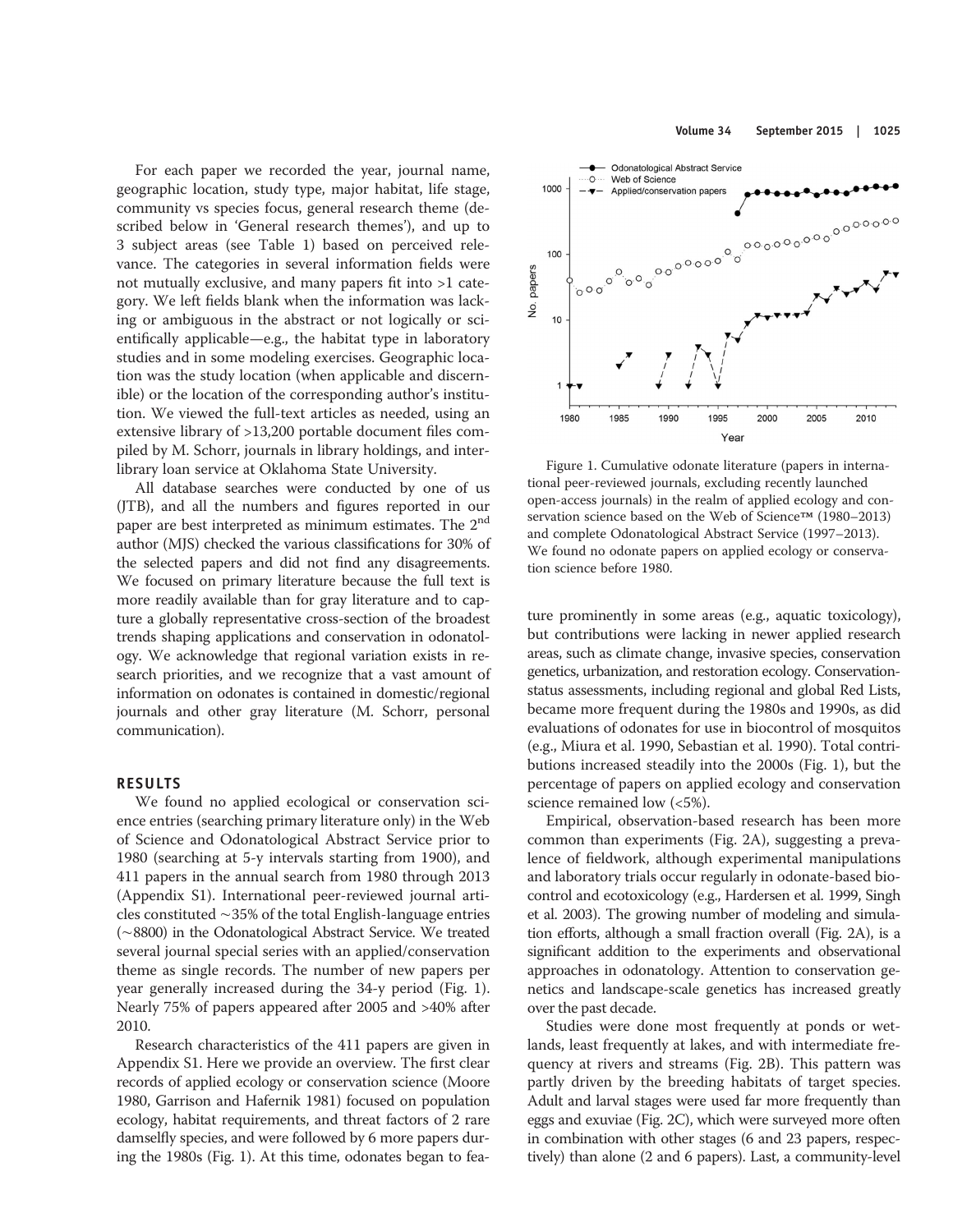#### 1026 | Applied odonatology J. T. Bried and M. J. Samways



Figure 2. Distributions of study types (A), major habitats (B), life stages (C), and community vs species focus (D) in odonatology application and conservation science based on entries in the Web of Science™ (1980–2013) and complete Odonatological Abstract Service (1997–2013). In panel A, most 'other' papers were focused on assessments of conservation status. In panel B, 'other' papers included miscellaneous study habitats, such as springs, ditches, uplands, and phytotelmata. About 10% of the wetland studies were done in rice paddies, and ∼5% of the pond studies involved artificial mesocosms.

focus was at least as common as target-species research, with 215 vs 186 papers, respectively (Fig. 2D).

# GENERAL RESEARCH THEMES

We propose several research themes broadly defined as: 1) odonates as model organisms, 2) tools and indicators, 3) odonate-centered work, and 4) methodology (as a primary or secondary focus) (Table 2). Odonate-centered work comprised the largest number of database entries (173 primary publications) followed by tools and indicators (154), model organisms (104), and methods (59, ∼50 with primary focus on methods or modeling). The categories are not mutually exclusive, and at least 18.5% of the 411 papers fit in multiple themes. In the discussion below, we cite articles published before 2014 as numerals and list them in Appendix S2.

# Odonates as model taxa

Authors of papers in this category used odonates as principal subjects in studies designed to address broader problems in applied ecology and conservation science. Odonates are excellent models with which to test ideas, problems, and theory in applied landscape and community ecology. For example, they have been used to address questions about genetics, life history, and movement dynamics in human-dominated heterogeneous landscapes (9, 18, 48, 51, 56, 104, 105, Feindt et al. 2014, Harms et al. 2014, Suhonen et al. 2014). Other applications include the study of metapopulation and metacommunity dynamics in patchy or changing environments (16, 82, 99), partitioning variation in community responses among natural and anthropogenic drivers (65, 82), and testing predictions or implications of island biogeographic theory for biodiversity conservation (17, 83, 86, 121, Heiser et al. 2014).

This category also includes studies of odonate behavior in the context of major environmental stressors, such as predicting how pesticides, invasive species, and climate change may alter growth or predator–prey interactions (47, 96, 102, 112, 119). Many experimental studies of tadpole antipredator defense were done with odonate larvae as the model predator, and some investigators explicitly incorporated applied perspectives, such as pollution stress and invasion biology (55, 103, 108, 109, 118).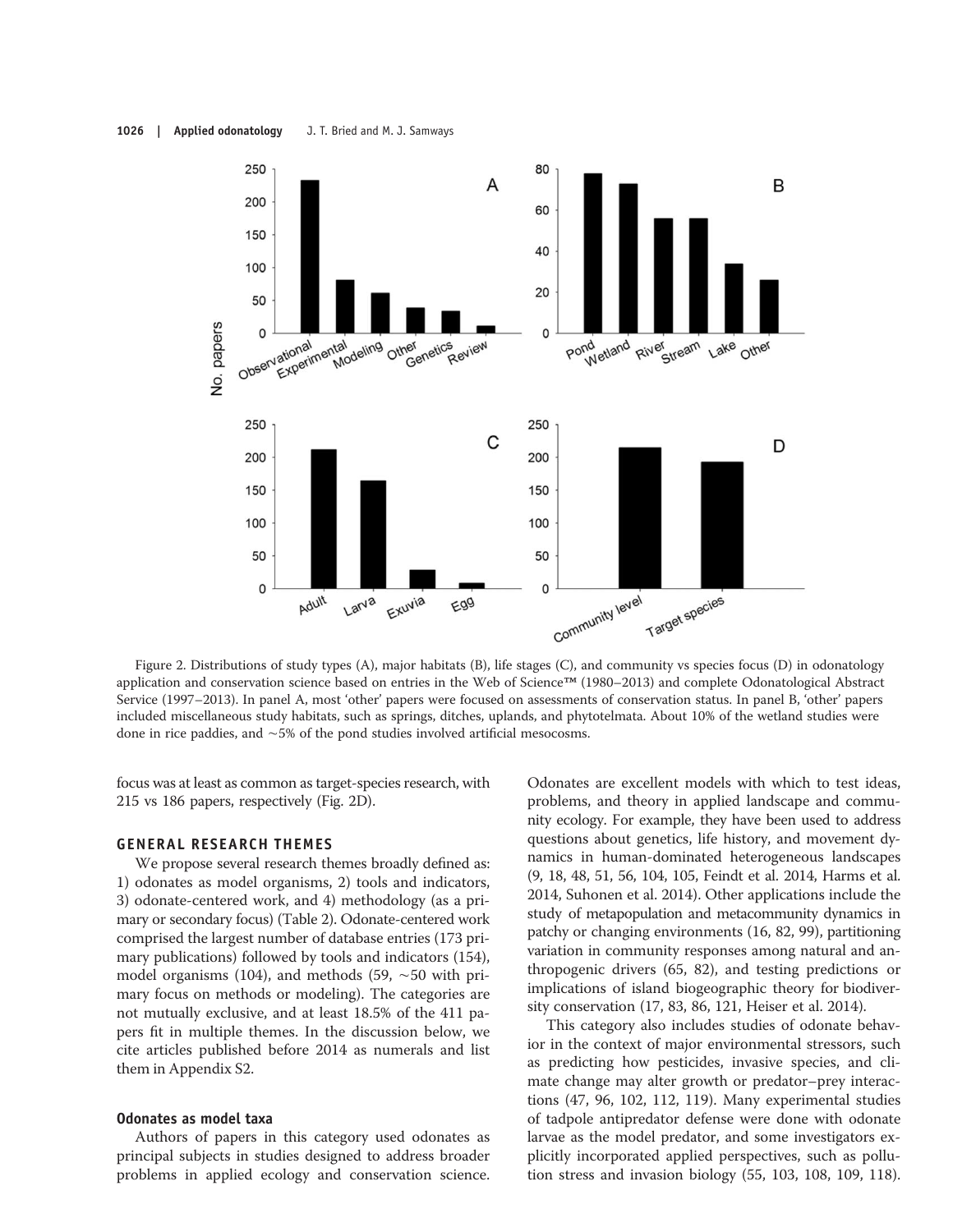Table 2. General research themes for odonatology in freshwater applied ecology and conservation science. Subject areas correspond to Table 1. Values in parentheses are the percentage of papers in that subject area across the 4 categories (using single-category papers only).

| Category                                                      | Main subject areas                                    |
|---------------------------------------------------------------|-------------------------------------------------------|
| 1. Model taxa for applied ecology and conservation science    | Climate change (64%), landscape ecology (53%)         |
| 2. Tools and indicators for conserving other taxa and systems | Indicators (93%), biocontrol (93%)                    |
| 3. Odonate-centered, concern for species and their habitats   | Rare species ecology (91%), conservation status (86%) |
| 4. Method issues and improvement                              | Methods and modeling (93%)                            |

More broadly, authors of these studies used odonates to help test whether predators modify the effects of nutrients/ contaminants or invasive species on aquatic communities (116, 123). Odonates have good potential as model systems for aquatic toxicology (Stoks et al. 2015), including the transfer of toxic materials to higher taxa or across the land–water boundary (1, 106). As mid-level consumers with complex life histories, odonates may have a key role in trophic cascades addressed from the perspective of invasive species (92), local habitat alteration (62), and large-scale environmental change (98).

Other types of research done with odonates as model taxa include studies of biologically based selection and design of reserves (81, 85); shifts in phenology, distribution, and diversity in response to modern climate change (27, 36, 45, 115, Li et al. 2014); and planning of reserve networks under future climate scenarios (Bush et al. 2014a). The line between model taxa and tools/indicators (next section) may blur in these studies.

# Odonates as tools and indicators

Studies that most clearly belong in this category are those that were done to develop or test odonate-based indices for freshwater monitoring and evaluation, such as the Dragonfly Biotic Index (38, 87) and a habitat association index for river–floodplain systems (11, 20, Chovanec et al. 2014). More broadly, odonates often are viewed as indicators or sentinels of environmental change and perturbation to freshwaters (52, 74, 80, 117). For example, indicator studies may use odonate mortality levels and developmental instability to assess pesticides and habitat alteration (e.g., 2, 5, 34, 107) and the potential transfer of contaminants to higher taxa and terrestrial systems (e.g., 1, 40, 49). Most evidence supporting odonates as indicators currently is context-specific and related to particular stressors or water-quality variables rather than to general ecological condition of freshwaters and surrounding landscapes (Kutcher and Bried 2014).

Odonates may be used as indicators for monitoring habitat creation, improvement, and restoration (8, 22, 50, 59) or as a focal group in prioritization schemes, identification of biodiversity hotspots, and assigning value to natural areas for inclusion in parks or protected areas (e.g.,

6, 12, 64, Hart et al. 2014). Odonates also can be used when evaluating biodiversity in secondary or man-made aquatic habitats (e.g., 61, 99) or may have potential as a crosstaxon surrogate to represent broader freshwater diversity patterns (13, 19, 25, 32, 38, 94, 122). Many other potential uses of odonates as indicators, such as in conservation genetics applied to environmental monitoring (26) or when delineating protective buffer zones adjacent to habitat patches (29), have received little attention.

Scientific consideration of odonates for biocontrol continues to be common and probably is the best example of using odonates as agents of ecological services to humans (54). Much of the research on using odonates for biocontrol takes place in India and is focused on mosquitos (21, 35, 110), but odonate-based pest control has been evaluated in other contexts (3, 15, 46). Authors of recent reviews in biocontrol have highlighted the predatory capacity of odonates and called for further research (37, 63). Another example of service provided by odonates is conservation work driven by nonscientists but built on scientific underpinnings (e.g., 10, 14).

# Odonate-centered research

Research in this category generally does not reach broader conclusions and implications for other taxa (including humans) or for ecosystem health and functioning. Instead, the studies are intrinsically motivated and targeted at particular species or assemblages (e.g., 60, 70), covering topics, such as rankings of conservation status, threat assessments, distributions and vulnerability, levels of endemism, and conservation genetics. Recent accomplishments include broad status assessments and prioritization schemes across regions, nations, continents, and the globe (e.g., 31, 33, 57, 67, 69, 93, 124, White et al. 2015). At the same time, finer-grained status rankings (e.g., 120) recognize the need to account for local rarity patterns and the logistical/jurisdictional realities of implementing conservation actions. Threat assessments may range from particular aspects of odonate biology (e.g., 89) to use of broad ecological patterns to guide conservation and management plans (e.g., 39). Odonatologists have studied odonate responses to a variety of anthropogenic threats, such as forestry and agriculture (e.g., 7, Koch et al. 2014), mining (e.g., 78),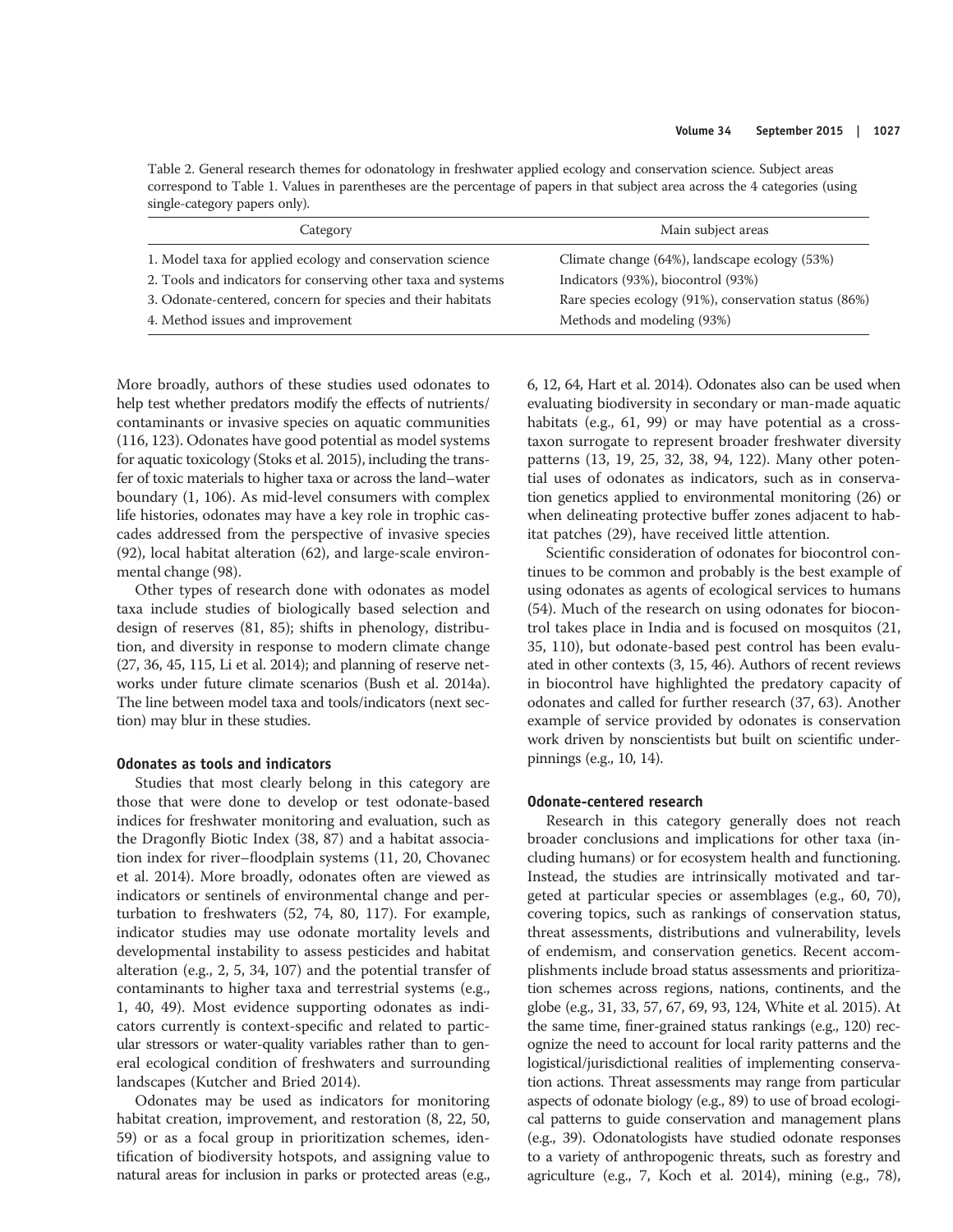aquatic invasions (e.g., 4, 58), boating (e.g., Hall et al. 2015), and urbanization (e.g., Monteiro-Júnior et al. 2014). Many odonate-centered projects have focused on the genetics or ecology of rare and declining species (e.g., 72, 114, Dolný et al. 2014, Monroe and Britten 2014), and certain species of concern, such as Coenagrion mercuriale in Europe, Hemiphlebia mirabilis in Australia, Mortonagrion hirosei in Japan, and Somatochlora hineana in the USA, have received considerable attention.

# Methodology

The importance of methodology is strongly appreciated throughout the biological sciences, as exemplified by numerous textbooks (e.g., 76) and journals, such as Methods in Ecology and Evolution. We found 49 papers focused largely or exclusively on methods and modeling (Table 1). Authors of such papers view methods as a means to an end and as an end in itself and strive to develop new methods, improve existing ones, or evaluate alternatives. Papers in this category often are specifically about methods for studying odonates, but broader methods issues can be addressed using odonates (e.g., 79, 95, Yoshioka et al. 2014).

Papers in this category tend to address genetic methods, field methods, and data modeling/simulation approaches. With regard to genetics, applications have ranged from developing genetic markers for conservation and population studies of vulnerable species (e.g., 24, 88) to new statistical approaches for quantifying landscape genetic structure (113). Other examples include nonlethal tissue sampling for protected species (28, 73), comparing genetic vs field estimates of population size and dispersal rates (42, 43), efficacy of DNA extraction from museum-archived material (44), and DNA barcoding to identify population boundaries and conservation units (53).

Field-methods research deals with principles of study design (sample size, representativeness, stratification, etc.), sampling logistics, statistical efficiency (minimizing variance), and observation biases. For example, investigators have evaluated line–transect distance sampling (30) and mark–recapture estimates of dispersal and population size (41, 101, Harms et al. 2014). Others have assessed the utility of exuvial sampling for sensitive species (23), the tradeoffs of sampling different life stages (75, 90, 97), and empirical guidelines for cost-effective field surveys (91).

Researchers are active in building and validating odonate habitat and niche models, which are being used increasingly for predicting climate-induced range shifts and life-history alterations (66, 84, 111, Bush et al. 2014b). As odonate species distribution modeling becomes more mainstream, critical evaluations of ecological assumptions and model accuracy will be needed (68, 100, Collins and Mc-Intyre 2015). Modeling the factors that control variation in probability of species detection deserves greater attention in odonatology (90). Controlling for imperfect detectability is important for estimating occupancy and abundance from standardized field surveys and may help investigators exploit extensive opportunistic data (71, 77, 125).

#### CONCLUSIONS AND RESEARCH PRIORITIES

Applied ecology and conservation science involving odonates has undoubtedly been shaped by greater popular and scientific awareness for insect conservation in general (Samways 1994, 2005, 2007, Bassett et al. 2009, New 2012). However, despite significant progress, the literature of odonatology in freshwater applied ecology and conservation science is sparse relative to the literature in behavioral ecology, sexual selection, morphological and molecular systematics, and other prominent areas (see Córdoba-Aguilar 2008). Our broad circumscription in Table 2 recognizes the intrinsic and utilitarian value of odonates and the importance of underlying methods. Research in applied ecology and conservation science tends to be more interdisciplinary and integrative than basic research, especially in studies of model taxa and tools/indicators where odonates usually are not the ultimate concern. These themes help place odonatology into the wider context of freshwater applied ecology and conservation science.

The results of our literature review indicate that descriptive or comparative observational approaches are used more than natural or manipulative controlled experiments and modeling approaches, but the use of modeling is increasing rapidly and can help compensate for deficiencies in purely observational studies, such as imperfect detectability. Experiments in odonatology have relied more heavily on larvae (easier to manipulate than adults) and particular species, whereas the observational approach seems to favor adult stages and species assemblages. Wetlands appear to be popular study habitats, but we caution that the term wetlands is often misused to refer to aquatic systems that are not bogs, marshes, swamps, or other true wetland types (Mitsch and Gosselink 2007). Moreover, investigators may have sampled wetland habitats within an encompassing aquatic system (e.g., a lakefringe wetland) and named the habitat type according to the sampled area and not the larger habitat complex.

Our review suggests several research areas that would benefit from more attention. These are areas where odonates could make a substantial contribution, both as subjects in their own right and as tools or models for other taxa and ecological systems. The general priorities include, but are not limited to:

• Environmental change: synergies between climate change and landscape/habitat alteration, geographical range shifts, assisted dispersal strategies (Hoegh-Guldberg et al. 2008, Loss et al. 2011); e.g., How resilient are odonates to climate change?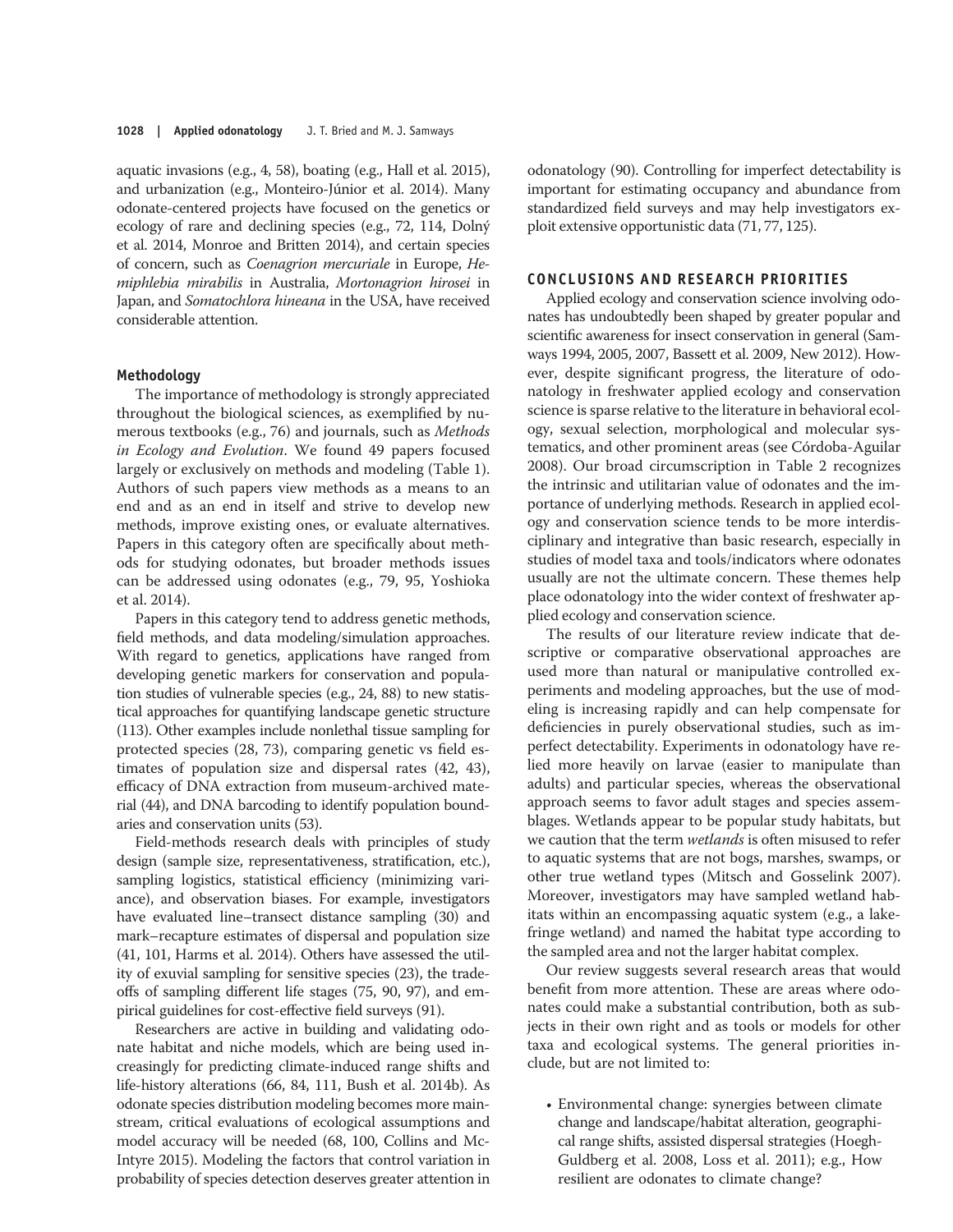- Reserve/natural area planning: protected area buffer zones, development of large-scale reserve networks, spatiotemporal congruence with other taxa; e.g., How well do Biosphere Reserves function? Are odonates surrogates for freshwater biodiversity?
- Ecological valuation and management: cost–benefit analyses of management interventions (sensu Morlando et al. 2012), ecological services including biocontrol of mosquitos and agricultural pests, value of natural vs created habitats, value of secondary habitats; e.g., Are rare or threatened species conserved in secondary habitats? Can odonates be used more widely for biocontrol of mosquitoes and, if so, how might the habitat (such as rice paddies) be modified to accommodate them?
- Urbanization and development: value of urban ponds for conservation of odonates, importance of riparian corridors in urban settings, road ecology; e.g., Is there a certain number, size distribution, or spatial distribution of ponds and wetlands that will maximize odonate diversity in urban settings? Are riparian zones important connectivity features in developed areas? Are odonates as threatened as butterflies by roads? Do we assume that all roads are barriers/obstacles, or are roads with low traffic volume flight corridors?
- Monitoring and modeling: community-level trends analysis (could use hierarchical occupancy models; DeWan and Zipkin 2010), estimating species tolerance values (to pollution or anthropogenic stress in general), consequences of native and nonnative species invasions, tracking restoration progress based on habitat potential (Bried et al. 2014, Chovanec et al. 2014), field validation of distribution model predictions, accounting for imperfect and varying detection probability, inferences from extensive citizen-science data sets; e.g., Can dragonfly-based ecological integrity indices be applied at large spatial scales (a pan-African Freshwater Health Assessment based on the Dragonfly Biotic Index is being done now)? Which odonate metrics (e.g., community structure vs ecological traits) work best, and do odonates add value to the Ephemeroptera, Plecoptera, Trichoptera trio of sentinels? Can citizen scientists be involved in recording particularly sensitive species?
- Field methods: optimal sampling design (site vs survey replication tradeoff), survey effort guidelines (frequency, duration, seasonal placement), interchangeability of major life stages (mature adults, tenerals, exuviae, larvae), criteria to extract locally autochthonous (resident) species in adult surveys; e.g., Can we establish universal procedures?
- Rare species ecology and conservation: brood size estimation, prediction of extinction risk (Population

Viability Analysis), captive rearing and species reintroduction, conservation/landscape-scale genetics; e.g., Can we afford to address key threats to certain odonate species (fine-filter conservation) or should we operate only at the community and ecosystem levels (coarse-filter)?

Odonates have inherent strengths for use in freshwater applied ecology and conservation science, including ontogenetic linkage of aquatic and terrestrial systems, sensitivity to thermal conditions and water pollution in general, rapid response to large-scale environmental change, complex trophic interactions, keystone status in some ephemeral or fishless systems, and charisma to engage popular interest. We propose that dragonflies and damselflies are valuable as model taxa, tools and indicators, and subjects in their own right. We suggest referring to the academic study or science-based usage of odonates in the realm of applied ecology and conservation science as applied odonatology, a convenient name representing a diverse yet distinctive subset of odonatology. As research accumulates in priority subject areas, applied odonatology will require targeted reviews and meta-analyses to synthesize the important trends and facilitate further advancement. We think applied odonatology has a good future for a range of topics from conservation genetics and population ecology through to assessing anthropogenic impacts and the conservation of biodiversity.

#### ACKNOWLEDGEMENTS

We are grateful to Martin Schorr for sharing his massive Odonata database and personal library and for helping to compile some of the statistics. Guest Editor Chris Hassall and 2 anonymous reviewers provided feedback that led to major improvement of the original manuscript. MJS acknowledges the National Research Foundation, South Africa, for financial support.

# LITERATURE CITED

- Basset, Y., B. A. Hawkins, and S. R. Leather. 2009. Visions for insect conservation and diversity: spanning the gap between practice and theory. Insect Conservation and Diversity 2:1–4.
- Bohannon, J. 2013. Who's afraid of peer review? Science 342:60– 65.
- Bried, J., T. Tear, R. Shirer, C. Zimmerman, N. Gifford, S. Campbell, and K. O'Brien. 2014. A framework to integrate habitat monitoring and restoration with endangered insect recovery. Environmental Management 54:1385–1398.
- Bush, A., V. Hermoso, S. Linke, D. Nipperess, E. Turak, and L. Hughes. 2014a. Freshwater conservation planning under climate change: demonstrating proactive approaches for Australian Odonata. Journal of Applied Ecology 51:1273–1281.
- Bush, A. A., D. A. Nipperess, D. E. Duursma, G. Theischinger, E. Turak, and L. Hughes. 2014b. Continental-scale assessment of risk to the Australian Odonata from climate change. PLoS ONE 9:e88958.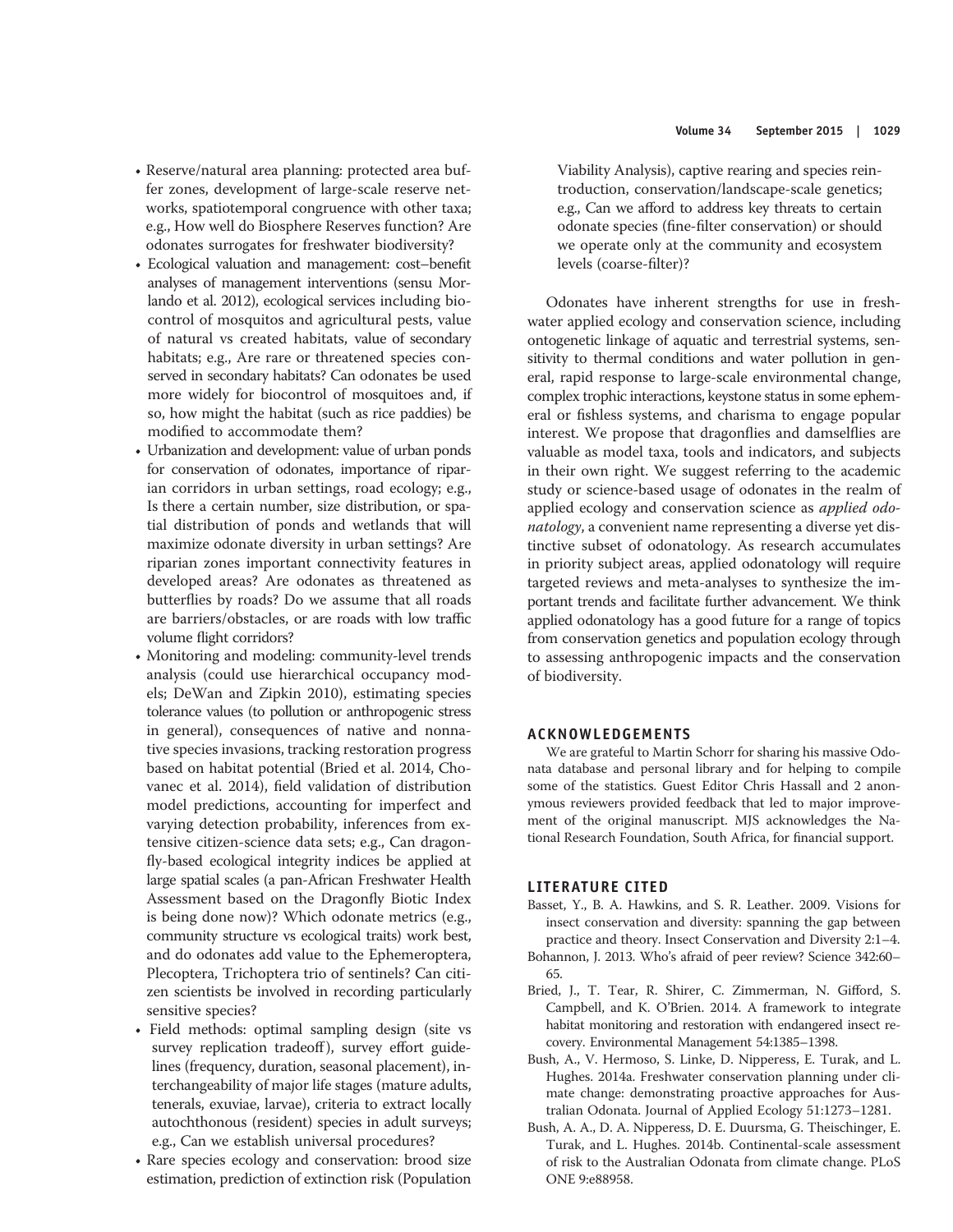- Chovanec, A., M. Schindler, J. Waringer, and R. Wimmer. 2014. The Dragonfly Association Index (Insecta: Odonata)—A tool for the type-specific assessment of lowland rivers. River Research and Applications (in press). doi:10.1002/rra.2760
- Collins, S., and N. E. McIntyre. 2015. Modeling the distribution of odonates: a review. Freshwater Science 34:1144–1158.
- Corbet, P. S. 1980. Biology of Odonata. Annual Review of Entomology 25:189–221.
- Corbet, P. S. 1999. Dragonflies: behavior and ecology of Odonata. Cornell University Press, Ithaca, New York.
- Córdoba-Aguilar, A. (editor). 2008. Dragonflies and damselflies: model organisms for ecological and evolutionary research. Oxford University Press, Oxford, UK.
- DeWan, A. A., and E. F. Zipkin. 2010. An integrated sampling and analysis approach for improved biodiversity monitoring. Environmental Management 45:1223–1230.
- Dolný, A., F. Harabiš, and H. Mižičová. 2014. Home range, movement, and distribution patterns of the threatened dragonfly Sympetrum depressiusculum (Odonata: Libellulidae): a thousand times greater territory to protect? PLoS ONE 9: e100408.
- Feindt, W., O. Fincke, and H. Hadrys. 2014. Still a one species genus? Strong genetic diversification in the world's largest living odonate, the Neotropical damselfly Megaloprepus caerulatus. Conservation Genetics 15:469–481.
- Garrison, R. W., and J. E. Hafernik. 1981. Population structure of the rare damselfly, Ischnura gemina (Kennedy) (Odonata: Coenagrionidae). Oecologia (Berlin) 48:377–384.
- Gee, J. H. R., B. D. Smith, K. M. Lee, and S. Wyn Griffiths. 1997. The ecological basis of freshwater pond management for biodiversity. Aquatic Conservation: Marine and Freshwater Ecosystems 7:91–104.
- Hall, A. M., S. J. McCauley, and M.-J. Fortin. 2015. Recreational boating, landscape configuration, and local habitat structure as drivers of odonate community composition in an island setting. Insect Conservation and Diversity 8:31–42.
- Hardersen, S., S. D. Wratten, and C. M. Frampton. 1999. Does carbaryl increase fluctuating asymmetry in damselflies under field conditions? A mesocosm experiment with *Xanthocnemis* zealandica (Odonata: Zygoptera). Journal of Applied Ecology 36:534–543.
- Harms, T. M., K. E. Kinkead, and S. J. Dinsmore. 2014. Evaluating the effects of landscape configuration on site occupancy and movement dynamics of odonates in Iowa. Journal of Insect Conservation 18:307–315.
- Hart, L. A., M. B. Bowker, W. Tarboton, and C. T. Downs. 2014. Species composition, distribution and habitat types of Odonata in the iSimangaliso Wetland Park, KwaZulu-Natal, South Africa and the associated conservation implications. PLoS ONE 9: e92588.
- Hassall, C., and D. J. Thompson. 2008. The impact of environmental warming on Odonata: a review. International Journal of Odonatology 11:131–153.
- Heiser, M., L. Dapporto, and T. Schmitt. 2014. Coupling impoverishment analysis and partitioning of beta diversity allows a comprehensive description of Odonata biogeography in the Western Mediterranean. Organisms Diversity and Evolution 14:203–214.
- Hoegh-Guldberg, O., L. Hughes, S. McIntyre, D. B. Lindenmayer, C. Parmesan, H. P. Possingham, and C. D. Thomas. 2008. Assisted colonization and rapid climate change. Science 321: 345–346.
- King, R. S., and C. J. Richardson. 2007. Subsidy-stress response of macroinvertebrate community biomass to a phosphorus gradient in an oligotrophic wetland ecosystem. Journal of the North American Benthological Society 26:491–508.
- Koch, K., C. Wagner, and G. Sahlén. 2014. Farmland versus forest: comparing changes in Odonata species composition in western and eastern Sweden. Insect Conservation and Diversity 7:22–31.
- Kutcher, T. E., and J. T. Bried. 2014. Adult Odonata conservatism as an indicator of freshwater wetland condition. Ecological Indicators 38:31–39.
- Lemelin, R. H. 2007. Finding beauty in the dragon: the role of dragonflies in recreation and tourism. Journal of Ecotourism 6:139–145.
- Le Viol, I., J. Mocq, R. Julliard, and C. Kerbiriou. 2009. The contribution of motorway stormwater retention ponds to the biodiversity of aquatic macroinvertebrates. Biological Conservation 142:3163–3171.
- Li, F., Y.-S. Kwon, M.-J. Bae, N. Chung, T.-S. Kwon, and Y.-S. Park. 2014. Potential impacts of global warming on the diversity and distribution of stream insects in South Korea. Conservation Biology 28:498–508.
- Loss, S. R., L. T. Terwilliger, and A. C. Peterson. 2011. Assisted colonization: integrating conservation techniques in the face of climate change. Biological Conservation 142:92–100.
- Maxted, J. R., M. T. Barbour, J. Gerritsen, V. Poretti, N. Primrose, A. Silva, D. Penrose, and R. Renfrow. 2000. Assessment framework for mid-Atlantic coastal plain streams using benthic macroinvertebrates. Journal of the North American Benthological Society 19:128–144.
- Mitsch, W. J., and J. G. Gosselink. 2007. Wetlands. 4<sup>th</sup> edition. John Wiley and Sons, New York.
- Miura, T., R. M. Takahashi, and R. J. Stewart. 1990. Estimation of absolute numbers of damselfly nymphs (Odonata: Coenagrionidae) by dipper sampling in California rice fields with seasonal, spatial distributions and vegetation association. Journal of the American Mosquito Control Association 6:490–495.
- Monroe, E. M., and H. B. Britten. 2014. Conservation in Hine's sight: the conservation genetics of the federally endangered Hine's emerald dragonfly, Somatochlora hineana. Journal of Insect Conservation 18:353–363.
- Monteiro-Júnior, C. S., L. Juen, and N. Hamada. 2014. Effects of urbanization on stream habitats and associated adult dragonfly and damselfly communities in central Brazilian Amazonia. Landscape and Urban Planning 127:28–40.
- Moore, N. W. 1980. Lestes dryas Kirby—a declining species of dragonfly (Odonata) in need of conservation: notes on its status and habitat in England and Ireland. Biological Conservation 17:143–148.
- Morlando, S., S. J. Schmidt, and K. LoGiudice. 2012. Reduction in Lyme disease risk as an economic benefit of habitat restoration. Restoration Ecology 20:498–504.
- New, T. R. (editor). 2012. Insect conservation: past, present and prospects. Springer, Dordrecht, The Netherlands.